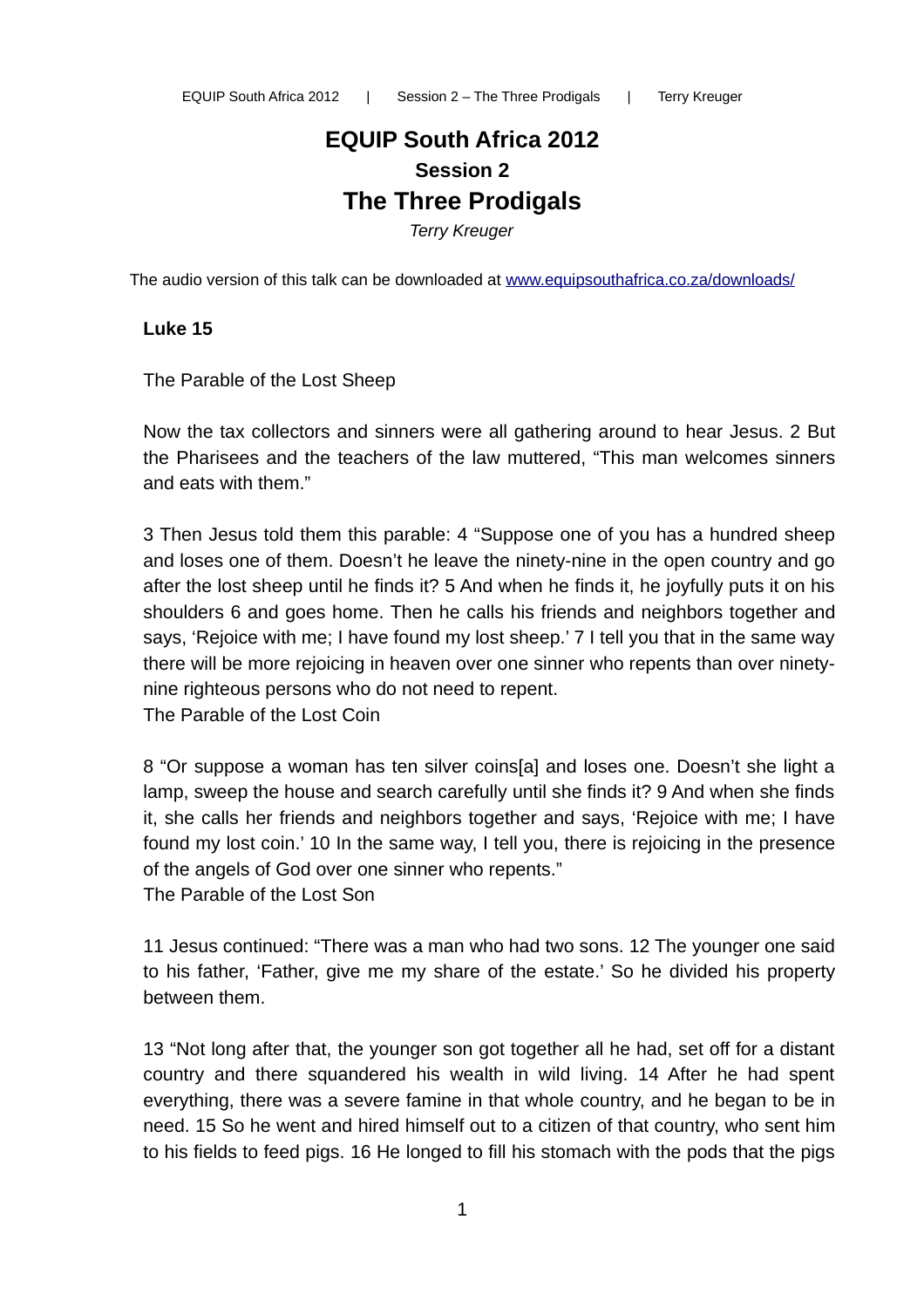were eating, but no one gave him anything.

17 "When he came to his senses, he said, 'How many of my father's hired servants have food to spare, and here I am starving to death! 18 I will set out and go back to my father and say to him: Father, I have sinned against heaven and against you. 19 I am no longer worthy to be called your son; make me like one of your hired servants.' 20 So he got up and went to his father.

"But while he was still a long way off, his father saw him and was filled with compassion for him; he ran to his son, threw his arms around him and kissed him.

21 "The son said to him, 'Father, I have sinned against heaven and against you. I am no longer worthy to be called your son.'

22 "But the father said to his servants, 'Quick! Bring the best robe and put it on him. Put a ring on his finger and sandals on his feet. 23 Bring the fattened calf and kill it. Let's have a feast and celebrate. 24 For this son of mine was dead and is alive again; he was lost and is found.' So they began to celebrate.

25 "Meanwhile, the older son was in the field. When he came near the house, he heard music and dancing. 26 So he called one of the servants and asked him what was going on. 27 'Your brother has come,' he replied, 'and your father has killed the fattened calf because he has him back safe and sound.'

28 "The older brother became angry and refused to go in. So his father went out and pleaded with him. 29 But he answered his father, 'Look! All these years I've been slaving for you and never disobeyed your orders. Yet you never gave me even a young goat so I could celebrate with my friends. 30 But when this son of yours who has squandered your property with prostitutes comes home, you kill the fattened calf for him!'

31 "'My son,' the father said, 'you are always with me, and everything I have is yours. 32 But we had to celebrate and be glad, because this brother of yours was dead and is alive again; he was lost and is found.'"

Verse 2 above where it says the Pharisees muttered against Jesus about how Jesus welcomes sinners is the key verse in this text. It's because of the Pharisees' questioning and doubt that Jesus tells these stories. If you miss that verse you miss the point of the three stories.

The reality is that the Pharisees struggled with Jesus. Sinners flocked to Jesus but every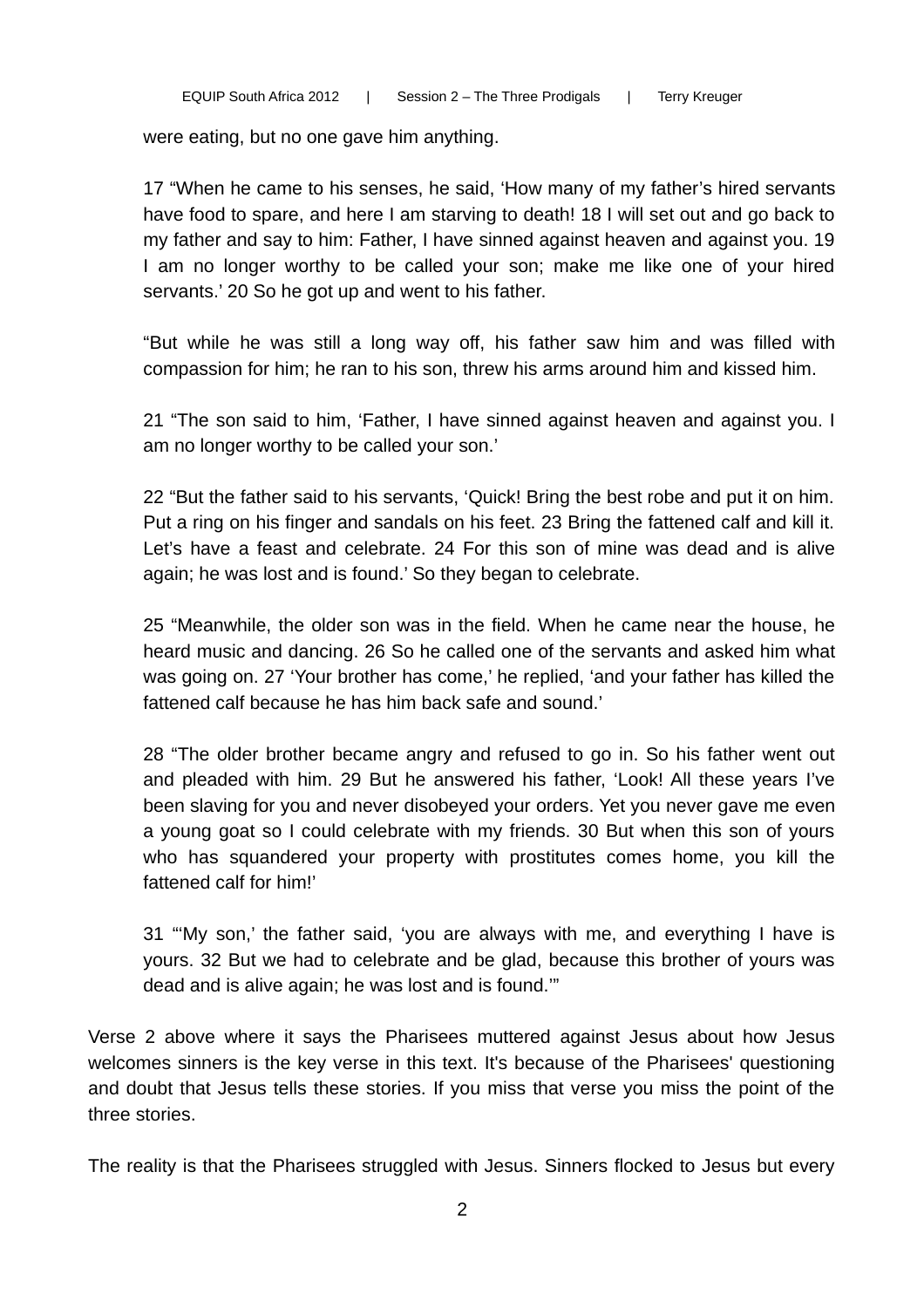time the Pharisees were around Him there was an issue. They thought their good deeds and righteousness should give them good standing with God. They thought Jesus should rather hang out with them than sinners because they were doing what we're all supposed to be doing.

We see similar issues all over the scriptures, and not always just with the Pharisees. In Luke 19, when Jesus hangs out with Zaccheus, they grumbled about how He welcomes sinners. Zaccheus represents to us a political outcast. In Luke 7 they grumble when Jesus talks to a prostitute. She represents a sexual outcast. In John Chapter 4 there are issues about Jesus talking to a Samaritan woman. She represents to us a racial outcast.

Wherever Jesus goes he is touching lepers, healing the sick, and every time he does these things the Pharisees are upset, asking questions around why it is Jesus is hanging with the sinners rather than them, the "righteous" leaders.

### **How the stories link**

These three stories illustrate something for us.

- It starts with a lost sheep. Finding a lost sheep speaks to us of great effort.
- It moves to a lost coin. A coin speaks of value.
- Then it talks of lost sons. This story speaks to us of the great love of a great father.

In all three of these stories something is out of position and lost. But the point is that God places value on what is lost. That's the point that Jesus is trying to drive home with the Pharisees. The position of these three people / things doesn't change their value – a lost sheep is still a sheep; a lost son is still a son; a R5 coin is worth R5 even when you lose it.

It's not about your position but it's about your value in God. Someone's position does not determine their value before God. Jesus has to hammer this continually with the Pharisees and they don't get it. R5 in a gutter is still R5! In the eyes of God someone drunk in a gutter is of great value!

If we're going to do what God has called us to do – take this Gospel to the nations – we better understand this point and allow God to adjust our hearts so we comprehend the value He places on what is lost.

#### **A "duh" moment**

Let's look at the story of the Prodigal Son. When the younger brother asks for his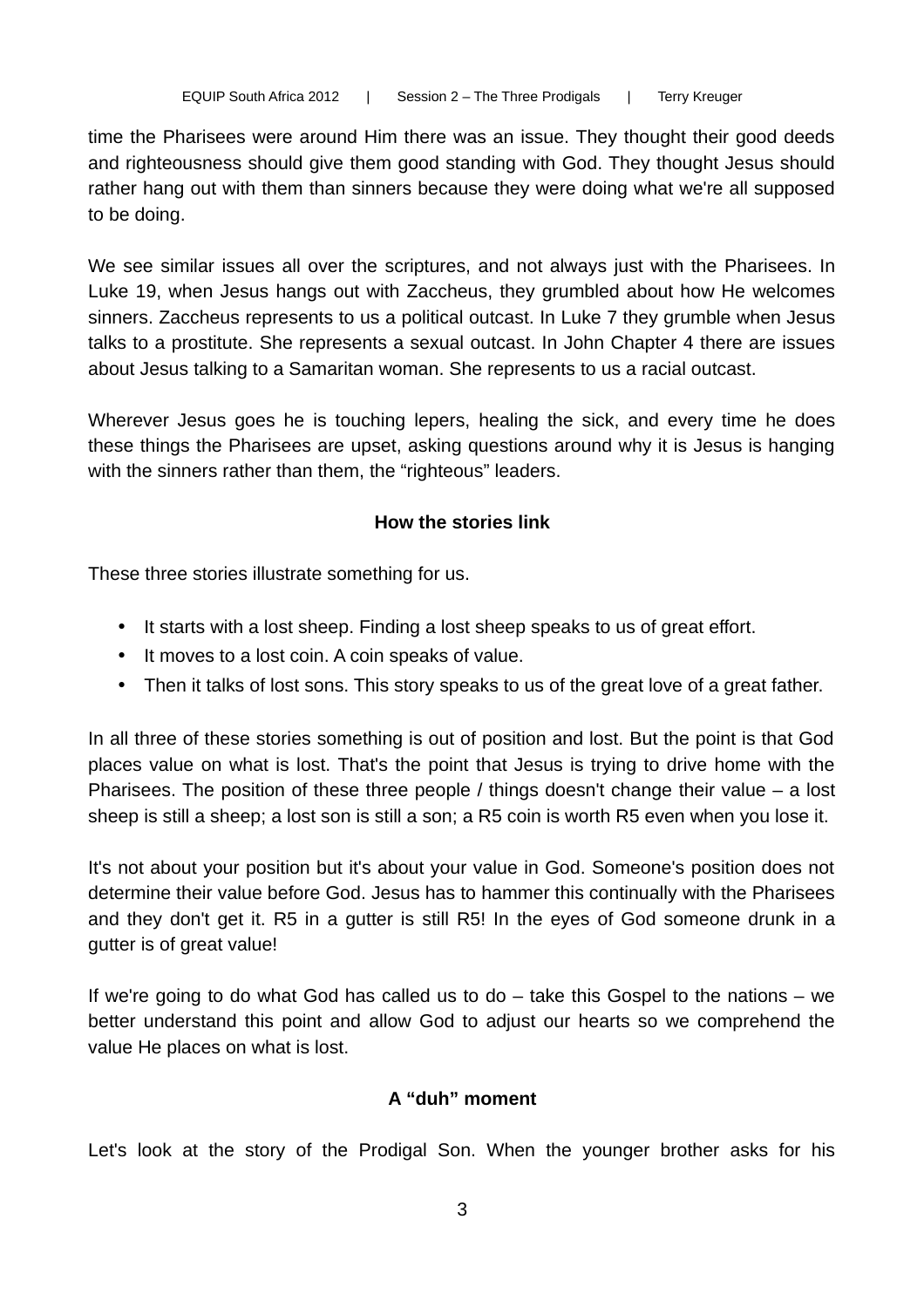inheritance it would have been the ultimate insult to his father at the time. He is basically saying that he cannot wait for his dad to die. He is saying, "Dad, I want from you but I don't want you." Then not only does he say that but he takes his inheritance and lives as if his father really is dead, going to a far-off country and living as if he has no father.

I love verse 17 where it says he "came to his senses". He has this 'duh' moment in this distant country in his place of want. And what's interesting about this moment is that his revelation is not in his sin but in the great love of His father.

He's tried to destroy, distort and defile his relationship with his father, but his revelation is that once you are a son you can never be an "un-son". It's not about his sin. It's not about the fact that he is with the pigs. Being with the pigs is not a good place for a good Jewish boy to be!

In the country he is living in he is lower than a  $pi -$  he's not even allowed to eat the food the pigs are eating. That's how the world sees other people that are sinners. But it cannot be like that in the Church. It cannot be that we de-value people because of their position.

The revelation of Isaiah was Christ, just like what was spoken about in Tyrone's message on Isaiah. And so that's where this son is – he gets a revelation that his relationship with his father can be distorted but it can never be destroyed.

Many of us know prodigals. But be encouraged – their relationship with the father can never be destroyed. We are all created in the image of God; we're all sons and daughters of the Most High. We can be in or out of position and God does not value us any differently.

As much as you cry and bleed for those prodigals, the father does even more so. When we pray for our unsaved families we are partnering with God. When we go after the lost we partner with God. We are not twisting His arm to do something He doesn't want to do.

# **God chooses Father**

God in his omniscience could have chosen any title: CEO; boss; but he chose this title 'father' because of the relational implications that go with it. None of those other titles could carry the message that once we are sons and daughters we can not be anything else.

Our Father has put great effort into saving us as he places great value on us because he has great love for us.

• God is eternal and his love will never end.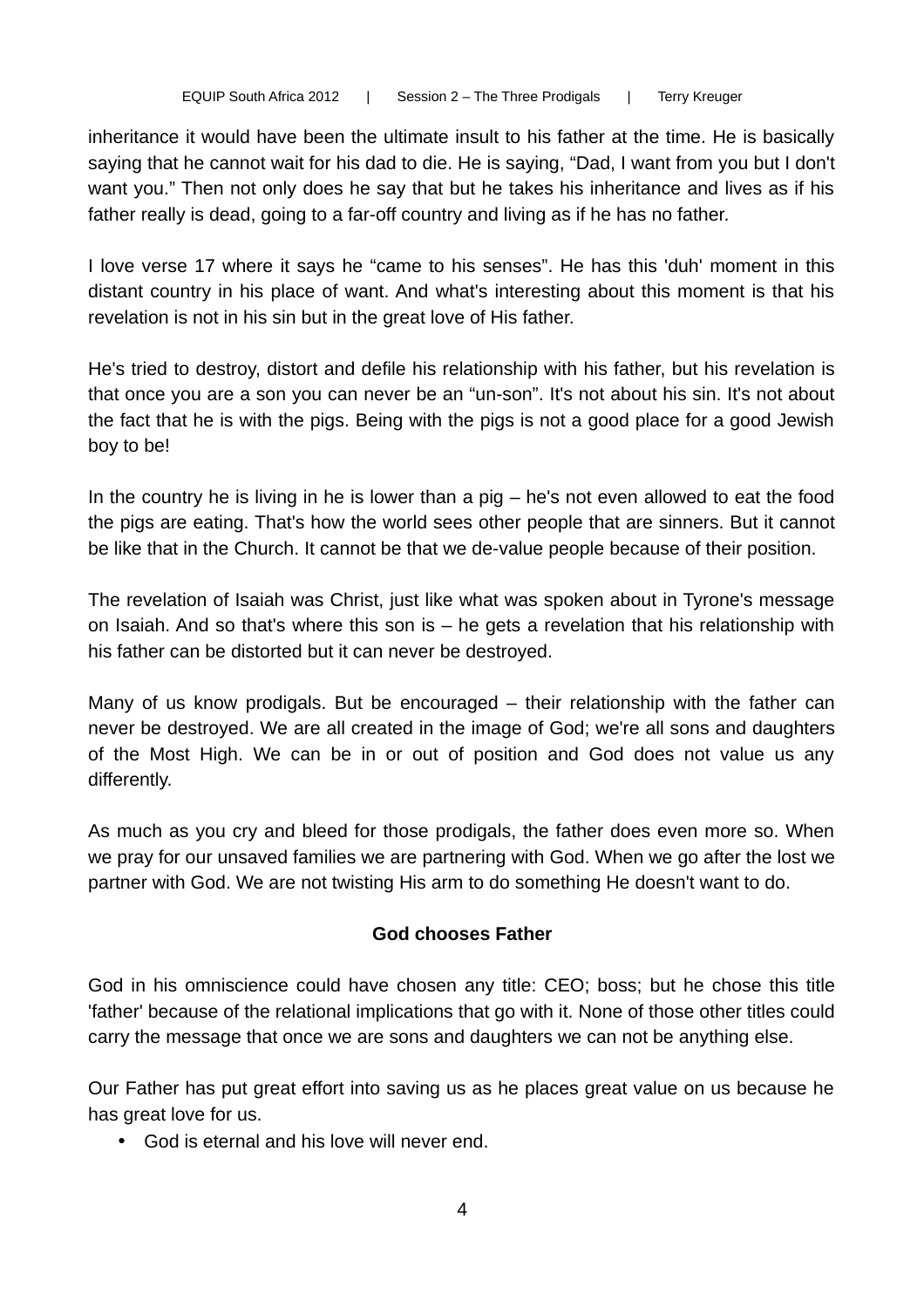- He is immutable and his love for us will never change. Think about that.
- He is omnipotent (all powerful) and so his love for us is all powerful.
- He is omniscient (all knowing) and so he loves you and I despite what he knows about us, past present and future. That's good news! The good news just got better!
- He is omnipresent and so His love is everywhere. All the time. And always sufficient for every situation.

This is the son's 'duh' moment. He realises: "Why would I be out here when I can be in my father's house with the love of my father every day?"

That revelation changes him. It changes his language, because when he left it was all about "give me" but when he came back it was all about "make me".

See when we come to this revelation we're not in it for what God can do it for us. Rather it's now about asking God to do it in us so we can do it in others. We are not meant to just simply be the recipients of God's love but we are meant to be the recipients of His love and then the transportation system of his love to a lost and dying world. Not just *to* us but *in* us and *through* us.

Long before we see Jesus command us to make disciples we get Jesus saying "follow me and I'll make you fishers of men". Long before we make other people we need to be made over in the image of God.

The father saw the son coming because he was looking for him and waiting, wondering if this is the day his boy comes home. Then he runs to his son. A few steps towards God and he comes running to us. I've heard it said that it was undignified for a man of that age to run in that culture, but this man has nothing to lose. He isn't worried about his dignity.

The son has a whole speech prepared. He says he has sinned against heaven, and there's a lesson there as our sin is always primarily against heaven. Even if I hurt another human my sin is primarily against God because only He is holy.

I love the response of the Father – "shhh, don't say anything, I'm just happy to have you home." He cries for them to bring the robe, which speaks of identity; he says bring the sandals – slaves went barefoot, sons wore sandals. He says bring the ring, which speaks of authority to do business on the father's behalf, to go to the town and spend money. So you can see the scandal – this kid who blew his inheritance on prostitutes can now spend money on the father's behalf.

With God we don't need to earn anything. There's no probation period when we come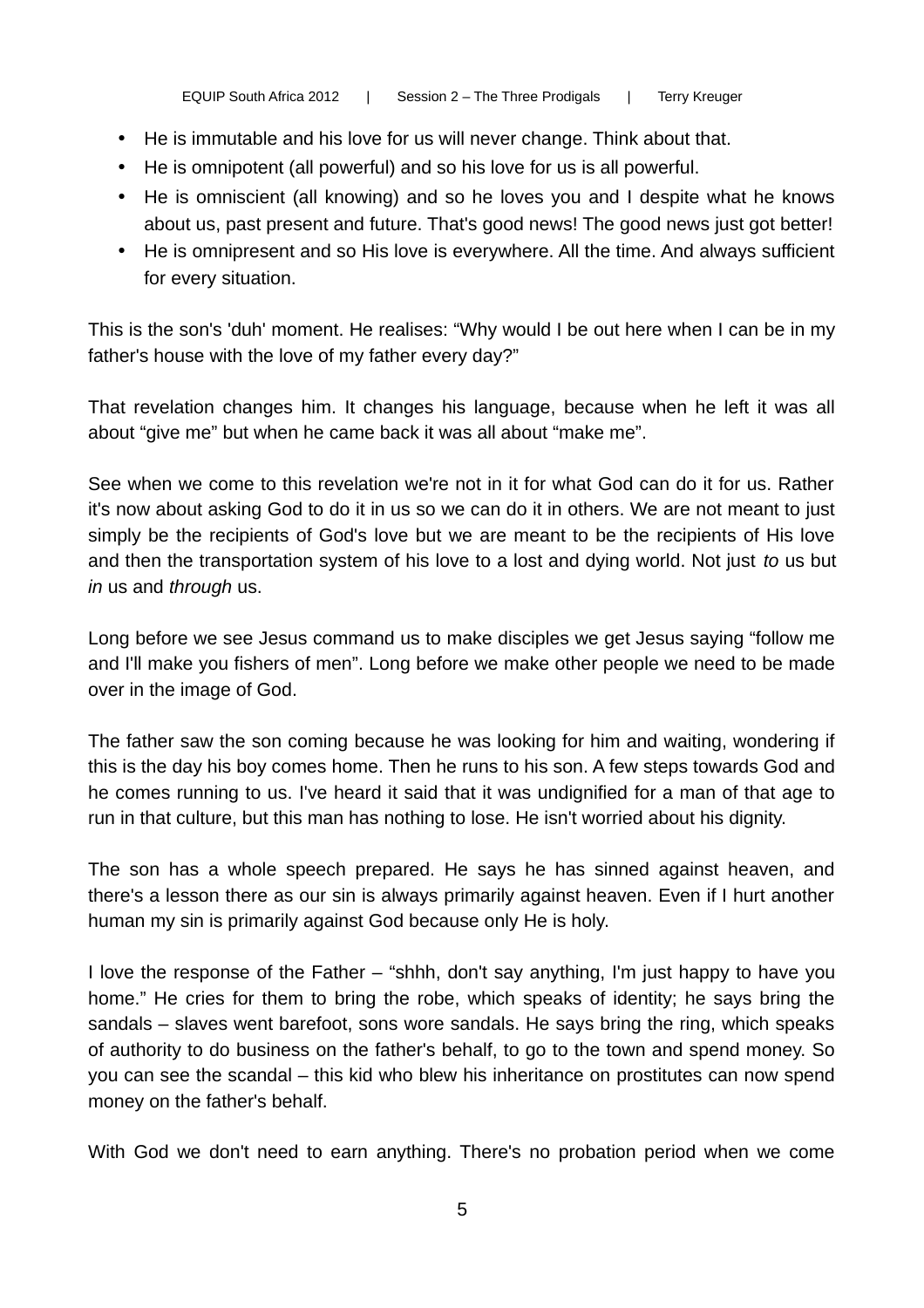home, when we come home we come home – we have full sonship and the father loves us and trusts us.

The father in the story calls him "this son of mine" – the reverse revelation of when the son said "my father". When David says the Lord is "my" shepherd, it would have been different if he had said the Lord is "a" shepherd. There's something beautiful being communicated here – "This son of mine" and "my father."

The Mexicans have a beautiful way of putting this. When they're talking about their son, they use the word "mi hijo" – a term of incredible endearment and affection. They don't use it for anyone else but their sons. For their daughter it's "mi hija".

"My father" and "my son" communicates something profound – this relationship can never be destroyed. It can never be non-existent. The son gets that revelation in a pig sty, realising that with his father he doesn't need to get cleaned up. It's at the place of a pig sty that God wants to break that revelation in our lives.

### **The older brother**

The older brother is more of a problem child than the younger one. Despite being busy with his father's affairs, he is alienated from his father and doesn't know or understand him. He is self-righteous – he looks down and judges his brother.

We need to quit judging people who are still in their sin. We think the line for sin is over there and we're on this side with Jesus. Scripture denies that – we're all over the line. Jesus says if you look at a woman with lust in your heart you have committed adultery. We all need a saviour. None of us are righteous enough and this is what Jesus is trying to hammer home. When we get that we understand that we have to stop judging.

You get a puppy to stop peeing on the carpet by rubbing its nose in it, but that's not how you get sinners to give up their sin! You get sinners to quit their sin by pointing at the love of their father not by pointing at their sin. We need to quit that and tell them about a father who loves them, who's gone through great effort to save them because he places great value on them. And let them come to that revelation in the pig sty, that their father loves them and there's no reason for them to be living like this when they can live in their father's house.

It's the kindness and love of God that leads sinners to his repentance. Not judgement. If the older brother had met that son on the way home I dare to say this story might have ended differently. He might have said, "What are you doing here? You've already spent your inheritance." He might have even lied. "You know what, dad gave up on you years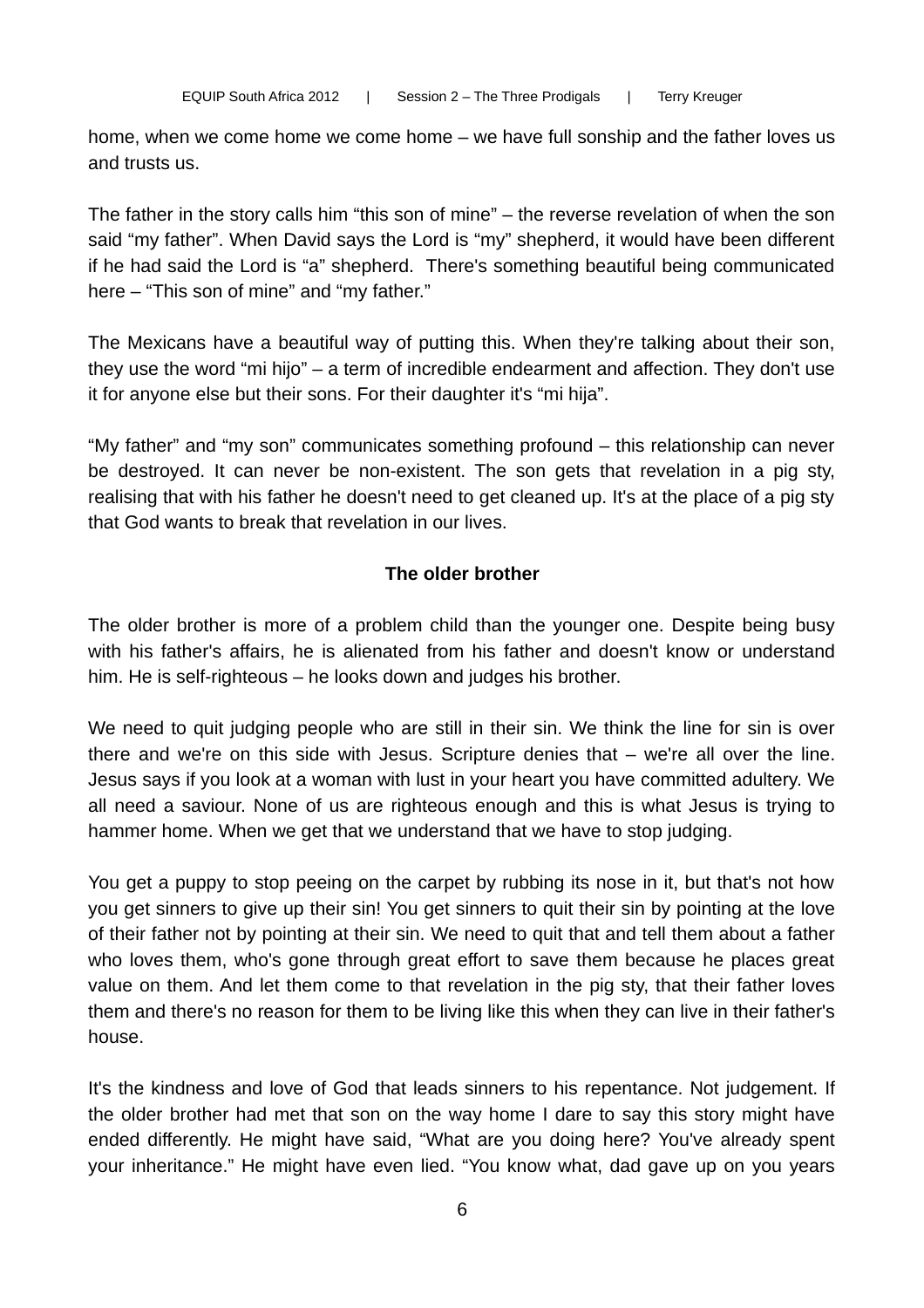ago. There's no place here for you. Look what you look like. You can't come to church looking like that."

The father never gives up on us. Only the older brother points out the younger brother's sin and makes the accusation. The father never does. The older brother says, "this son of yours spent his money on prostitutes. He has been whoring around and now you bring him back home?"

Our father is like that – he never mentions our sin. No, he wants us back home.

The older brother is as far from the father in his heart as the younger brother was geographically. He was unmoved by his father's pain when the younger brother left and stayed silent. Some books say that culturally it was up to the older brother to be the mediator as he would have become the patriarch of the family when the father passed away. But he never related to his father's pain and also never related to his father's joy when the younger son came home.

There are people like that in our day. They've lost the pain of lost people. We've lost the pain and brokenness of that, and when we lose that there's a disconnect between us and the father's heart. When we are not still broken for people that do not know him we've lost that connection with our father. And when we lose the pain we also lose the joy of seeing him come home.

The older brother thought he could earn his father'sl ove and affection by doing all the right things. That's exactly what the Pharisees were doing; they thought their righteousness earned them their position with God, earned them a place with Jesus. We've got to understand that proximity is not relationship. This son was home yet he was far from his father. You can be in church your whole life and still be far from the heart of the father. It's about making a connection with the father's heart every time we're in his presence.

This was bad news for the Pharisees and it's bad news for us if we don't get the heart of the father. He kept the law of his father but he missed the father's heart.

# **The third son**

Here's the good news. There was a third son. The son who is telling the story. He is the central personality and theme of Scripture. He is the perfect son who kept the law of his father but also understood and demonstrated his father's heart perfectly, which is why he could say that if you've seen him you've seen the Father.

The older brother kept the law but didn't understand his father. The third son kept the law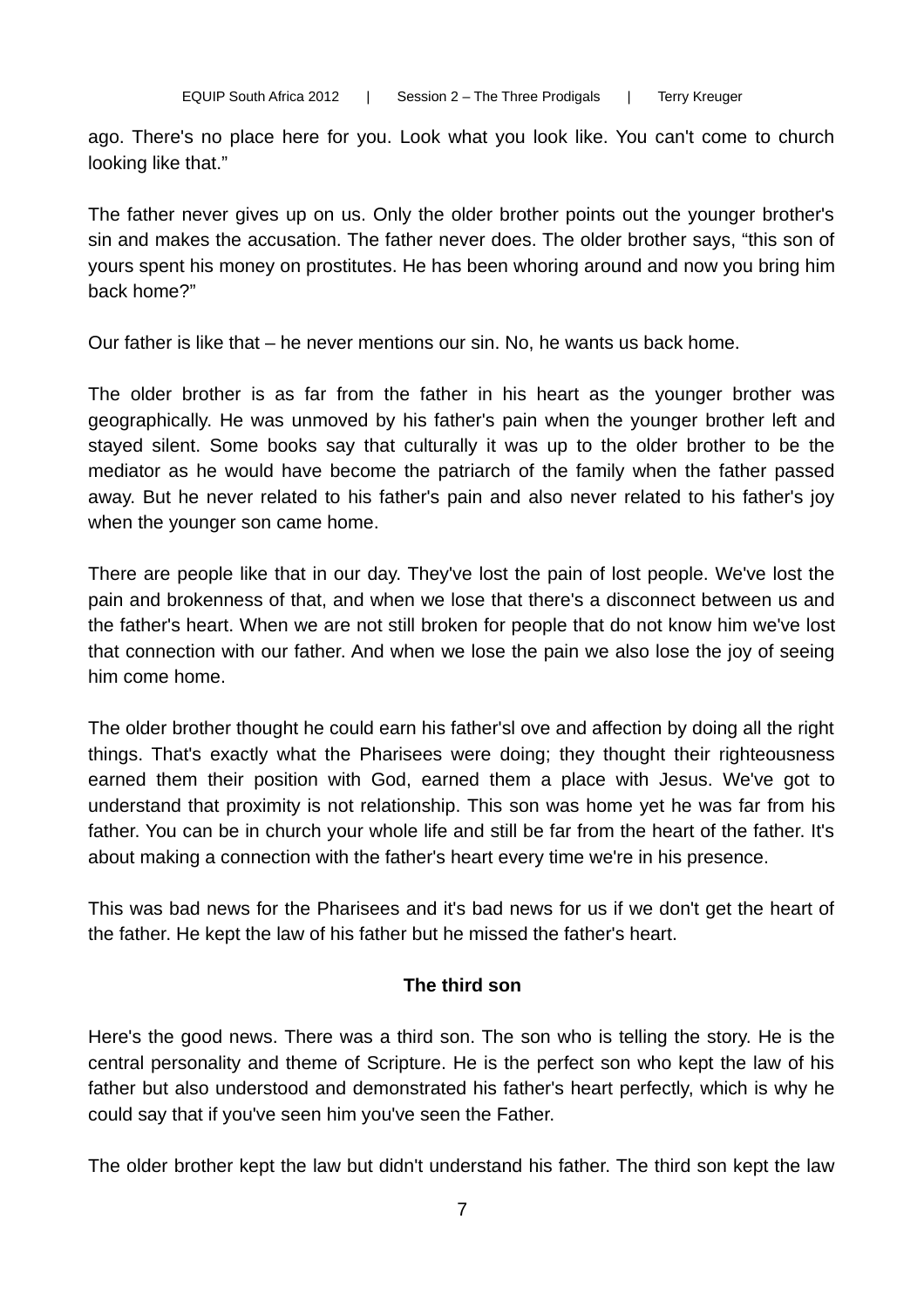and understood his father's heart. And he speaks on our behalf. He became a prodigal for our sake. Not in disobedience like the younger son, but in loving obedience to his father. He left His father's house to go to a distant country, to a people who despised him, and like the younger son he spent everything – but he spent it on our behalf, even pouring out his life.

The word 'prodigal' means to spend wastefully or recklessly. This prodigal Jesus spent all he had recklessly to ensure our salvation. He yielded profusely to his father's heart for reconciliation between him and his lost sons and daughters.

### **Where we identify**

Some of us identify with the lost sheep – vulnerable and alone.

Some of us identify with the shepherd looking for the lost sheep, out there wondering the hills looking for what is lost.

Some of us identify with that woman in the story with the coin – on our knees, crying and begging and pleading for what's lost to be returned.

Some of us are the younger brother.

Some of us are the older brother. Maybe we've lost the pain of seeing others leave home and the joy of seeing them come home.

But I want to suggest that the person we should most identify with is the third son – this Jesus, this incredible saviour, who in perfection gave everything he had to secure these wonderful things for us. That's who we need to identify with. He understood the Father's heart and we need to understand the Father's all-loving heart.

Mission starts here with this heart attitude – that God loved me long before I loved him. And it was a perfect love and will always be. And because of that I can reach out to others with that same love.